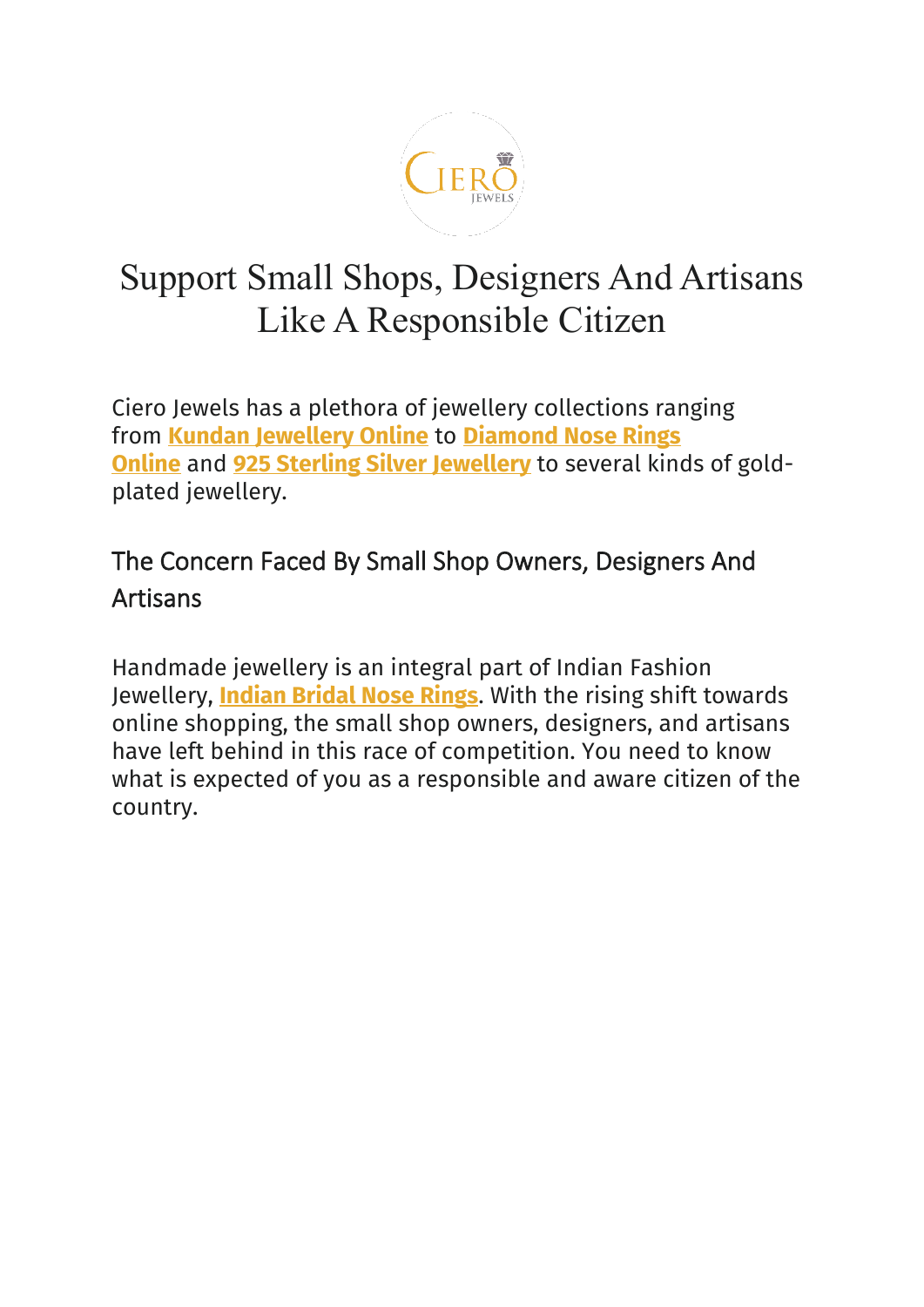









ö ä

Imitation Jewellery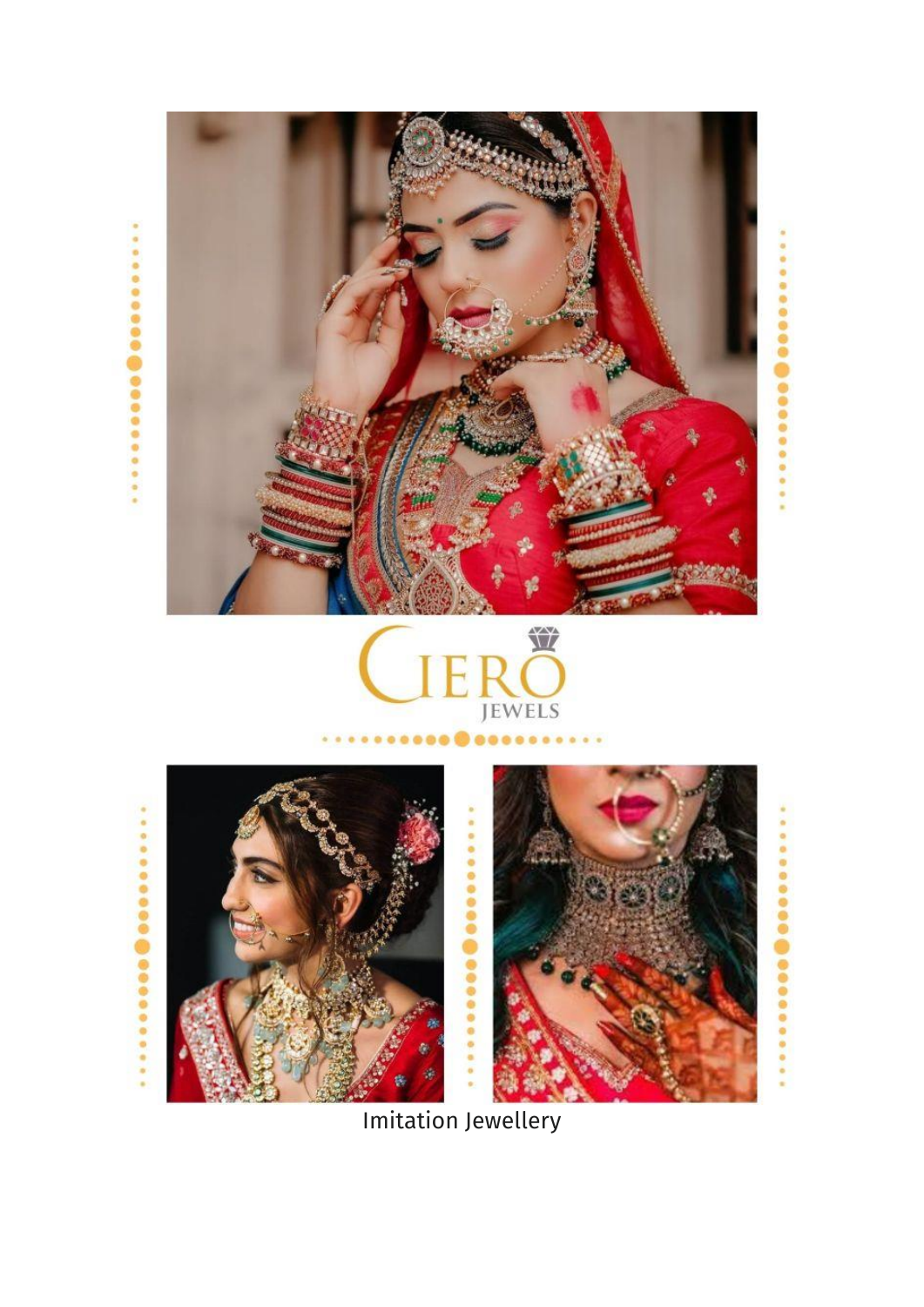**[Imitation Jewellery](https://www.cierojewels.com/)**, Artificial Jewellery has taken a huge proportion of the market segment in the online shopping sector. A great quality of **[Customized Gold Jewellery](https://www.cierojewels.com/gold-jewellery)** is available in the small shops as well. Along with the search for artificial jewellery online, we urge you to also look for certain alternative options.

#### What's Hidden In The Price Tag?

Do you know that online shopping websites gain huge profits even after providing you the products at cheaper prices? Its reason is simple yet very shocking because this profit comes at the cost of exploiting marginal advantages of small shops, designers, and incredible artisans.

The big giants provide the products by eliminating the earning advantage of the deserving sellers. Sometimes, you might also be influenced to buy various untrendy products from these websites because of the bulk storage quantities present in their stores or warehouses.

**CIERO** Latest Bridal<br>Jewellery<br>Designs 2022

bridal kundan jewellery online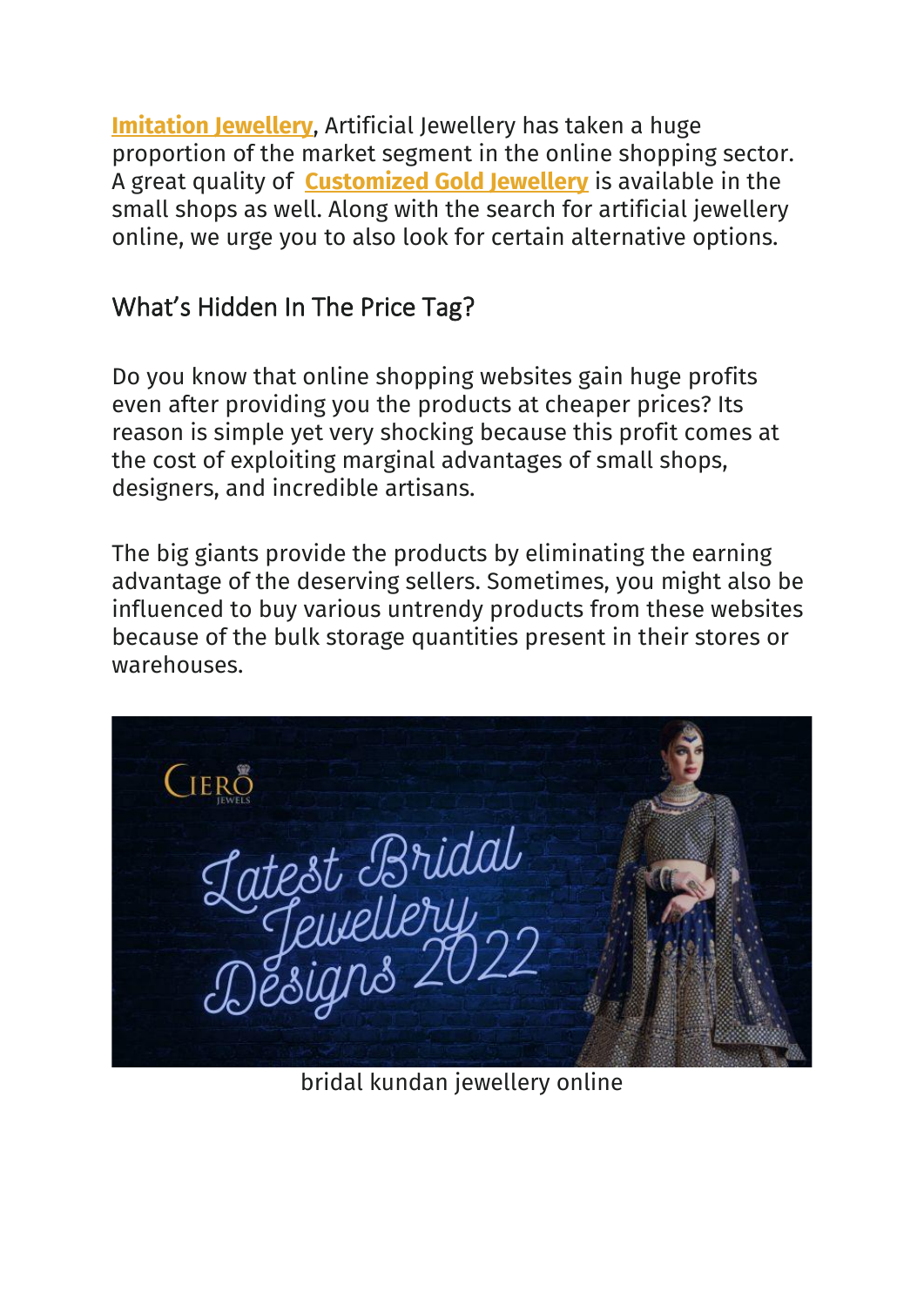This is because these firms create a hype in the market to play with your psychology and eventually you end up buying unwanted products as well.

Contrarily, the stores of Ciero Jewels always provide a true picture of the things that are worthy of your expense and made with the expertise of deserving artisans and designers. At Ciero Jewels, you'll get the best-quality **[Artificial Jewellery](https://www.cierojewels.com/)** of your choice, that too at the most reasonable price range.

#### What's The Way Forward?

Every person needs to understand the haphazard occurring in the lives of Small Shops, Designers, and Artisans due to the tough competition by online market. To help this sector flourish like before, we need to make certain positive moves. We need to value the art of handcraft and explore various dimensions of art that's present with small shops, designers, and artisans of our country.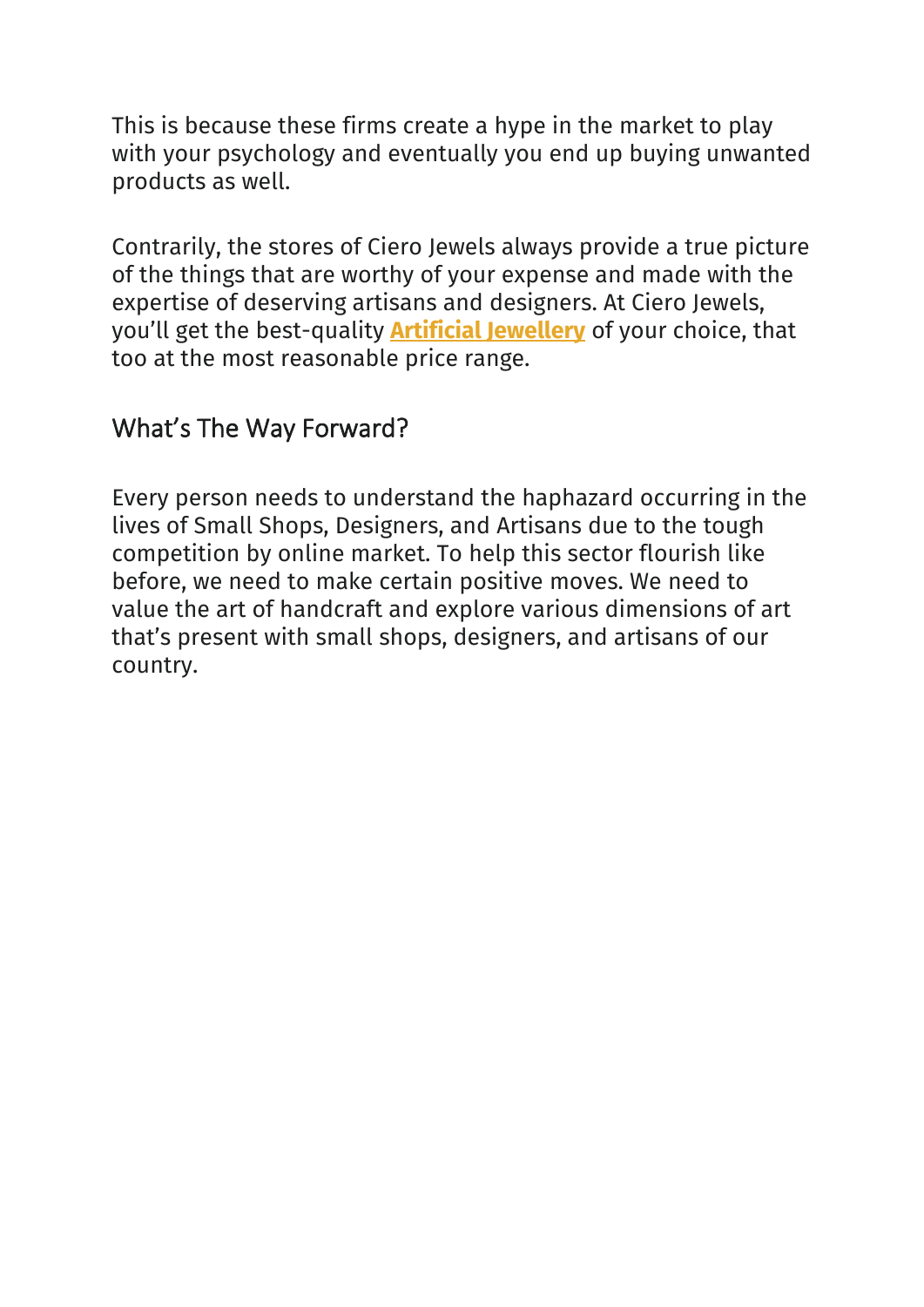

indian artificial jewellery

The price is not a big concern, as it's directly proportional to demand and supply theory. We all must come together and buy from the deserving players in the market. A balanced approach of expanding in offline and online markets will ultimately help in bringing a boom in both the fields.